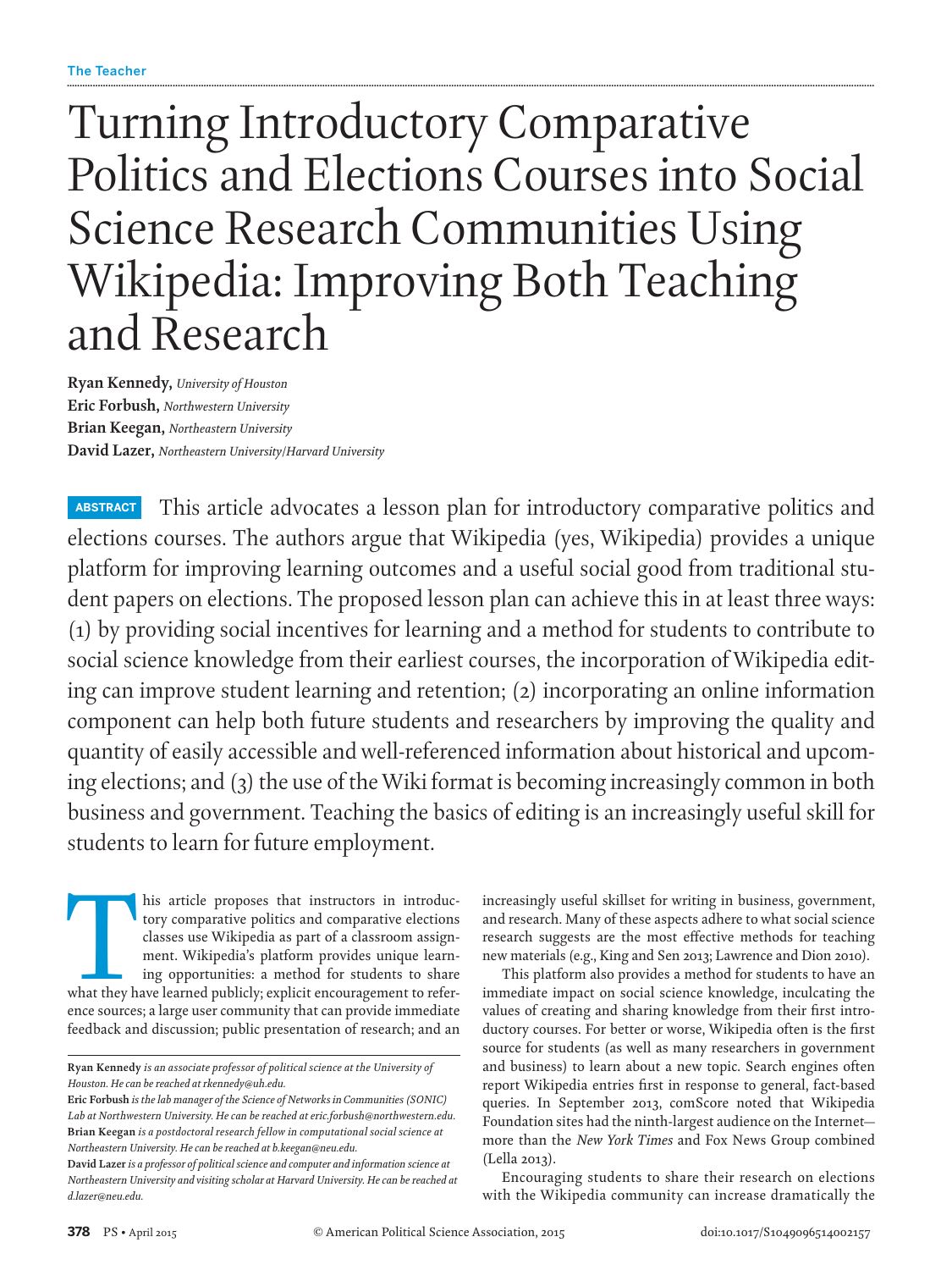quality of information available on the site. The citation style of Wikipedia allows for documentation of diffuse sources in a manner that is almost impossible in even the best academic data-collection efforts. Leveraging the work of thousands of students can help future generations of students as well as researchers who want to quickly gather information about elections and polls around the world.

 In this article, we outline and discuss the methods for and the advantages of incorporating Wikipedia into a class research project about elections. We also provide a sample lesson plan in an accompanying website—set up as an editable Wiki—for instructors interested in adopting the course project.

#### **THE LESSON PLAN**

 In the accompanying website for this article, we provide all of the necessary materials for implementing this research plan, including a lesson plan, grading rubric, sample paper, and illustrated

 Readers will recognize that these questions are similar to standard topics taught in introductory classes: electoral systems, different governance systems, authoritarianism versus democracy, and so on. Some professors also may want to ask students to relate what they find to general theories taught in class, such as Duverger's law and the perils of presidentialism. In the lesson plan, we provide a list of resources for students to use in researching their particular election. Of course, the amount of information available will depend on when and where the election took place; certain questions (e.g., the existence of polling data) must be adjusted accordingly.

 In addition to the paper, students are asked to explore the Wikipedia page for their election. These pages typically can be found through any search engine by typing, for example, "[country] Presidential Election [year]." In some cases, students may be directed to a more general "Elections in [country]," which usually provides links to specific elections.

## *Leveraging the work of thousands of students can help future generations of students as well as researchers who want to quickly gather information about elections and polls around the world.*

**.........................................................................................................................................................................................................................................................................................................................**

tutorial on how to edit Wikipedia.<sup>1</sup> The lesson plan is straightforward and similar to those in introductions to comparative politics and comparative elections courses.

 Students either select or are assigned to an historic election; a complete list from 1945 to 2011 is available from the National Elections across Democracy and Autocracy (NELDA) dataset (Hyde and Marinov 2012).<sup>2</sup> Students also can be assigned to upcoming elections and follow them as the class proceeds. The assignment is for students to write a six-page paper (not including tables, figures, and works cited) about the election. They must address the following seven main areas:

- What is the political system of the country? Is it a presidential, semipresidential, or parliamentary system? Is it a federal or unitary system of government?
- What is the electoral system for this election? If it is legislative, is it a single-member district, proportional representation, mixed-member, or another formula? If it is executive, is it a single- or two-round election?
- What is the electoral environment like? Were these elections expected to be free and fair? Was the country considered a democracy? What were the expected or actual problems with the voting process, if any?
- For parliamentary elections, which major parties were competing? What was the name of the incumbent party and was it part of a coalition? For executive elections, who were the major candidates and which parties did they represent? On which issues did the parties and candidates campaign?
- Which economic factors and other key issues were important in the election?
- Were any polls available before the election? If so, what did they predict?
- What was the outcome of the election? Was the result disputed? If so, did this dispute result in protests or riots?

 Pages may not exist yet for certain elections. Our team reviewed all 901 pages associated with the executive elections listed in the NELDA dataset to ensure that, at a minimum, "stubs" (i.e., short and general pages) exist for all elections (figure 1 is an example of a stub); therefore, students rarely need to create a new page. However, students easily can create their own page and use their research to start the public data-collection process. In other cases, election pages may be quite detailed—even more so than most magazine and newspaper descriptions of the elections (figure 2 is an example). The page for the 2006 Mexican Presidential Election has 41 citations; continues for many pages (too many to show in figure 2); and includes information from 51 preelection polls, a state-by-state breakdown of the results, polling-station results and reporting times, and significant historical detail. In these cases, students may need to add very little, but they still will provide a valuable service by including citations, checking grammar and spelling, and verifying currently posted information.

 After students complete the Wikipedia editing, instructors can evaluate their work by having them (1) write a two-page paper describing the condition in which they found the Wikipedia page and the changes they made (i.e., for larger classes), or (2) use the Wikipedia page as a visual aid in a class presentation about their particular election (i.e., for smaller classes).

#### **BENEFIT FOR STUDENTS**

 Compared with the traditional description papers about another country's system of government or a particular election, the incorporation of Wikipedia has many advantages. First, it incorporates several tactics that social science research suggests are useful for student learning and retention. King and Sen (2013, 621) suggested that social science research presents three main generalizations about improving teaching: "(1) social connections motivate, (2) teaching teaches the teacher, and (3) instant feedback improves learning." To some extent, all three of these generalizations are incorporated in Wikipedia editing.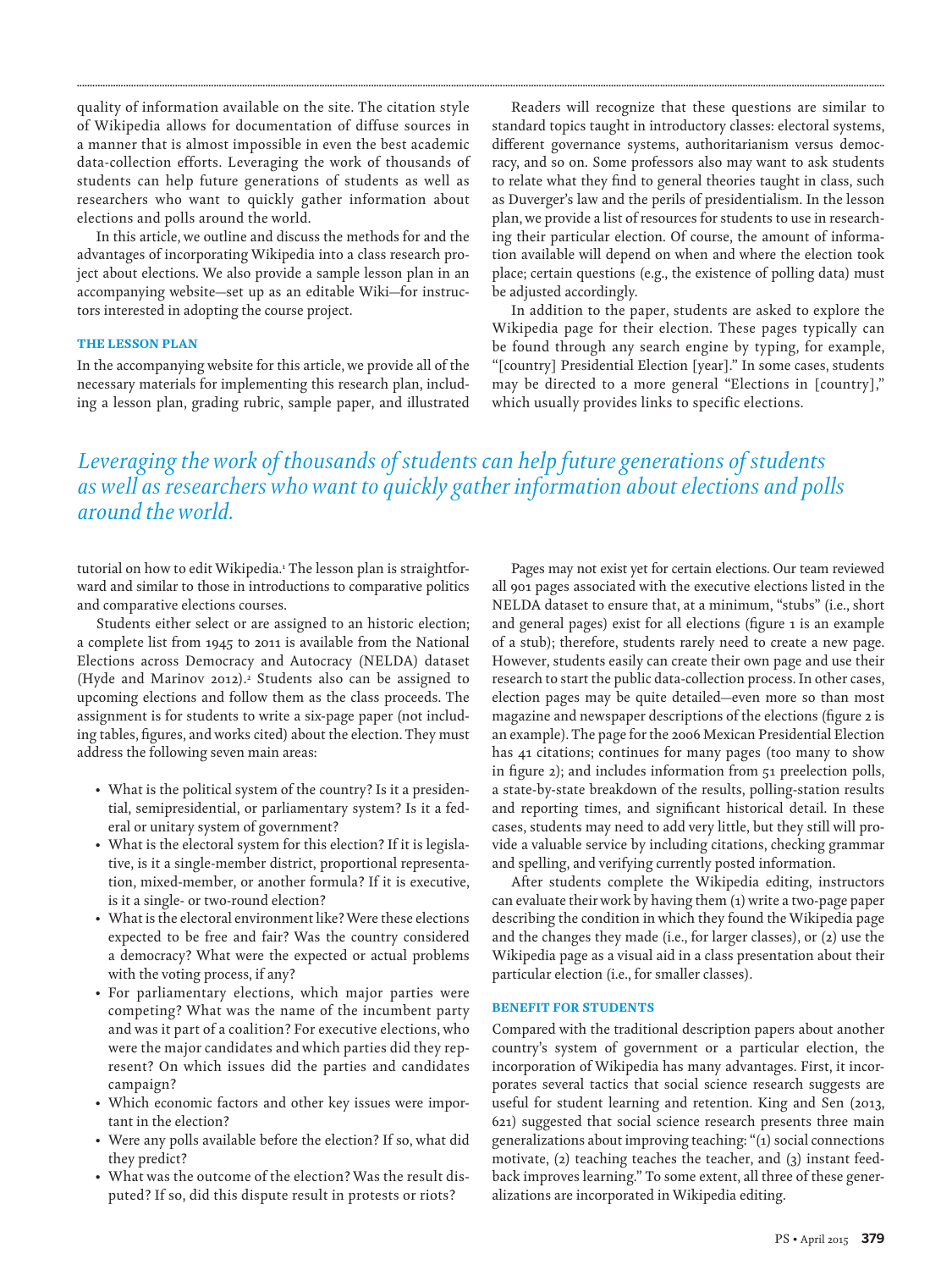#### *F i g u r e 1*   **Example of an Election "Stub" on Wikipedia**

|                                                                                                                                             | Liberian general election, 1955                                                                                 |              |     |  |              |                                 |               |                             |
|---------------------------------------------------------------------------------------------------------------------------------------------|-----------------------------------------------------------------------------------------------------------------|--------------|-----|--|--------------|---------------------------------|---------------|-----------------------------|
| From Wikipedia, the free encyclopedia                                                                                                       |                                                                                                                 |              |     |  |              |                                 |               |                             |
| General elections were held in Liberia in May 1955. For the first time since 1931 there was more than one candidate in the                  |                                                                                                                 |              |     |  |              | Liberian general election, 1955 |               |                             |
| presidential election. However, William Tubman of the True Whig Party was easily re-elected, winning over 99.5% of the vote. <sup>[1]</sup> |                                                                                                                 |              |     |  |              |                                 |               |                             |
| Results [edit]                                                                                                                              |                                                                                                                 |              |     |  |              |                                 |               |                             |
|                                                                                                                                             |                                                                                                                 |              |     |  | $1951 -$     |                                 | 3 May 1955    | $-1959$                     |
| Candidate                                                                                                                                   | Party                                                                                                           | <b>Votes</b> | %   |  |              |                                 |               |                             |
| William Tubman                                                                                                                              | True Whig Party                                                                                                 | 244,873 99.5 |     |  |              |                                 |               |                             |
| Edwin Barclay                                                                                                                               | <b>Reformation Party</b>                                                                                        | $1.182$ 0.5  |     |  |              |                                 |               |                             |
| William O. Davies-Bright Independent                                                                                                        |                                                                                                                 | 16           | 0.0 |  |              |                                 |               |                             |
| Total                                                                                                                                       |                                                                                                                 | 246,071 100  |     |  |              |                                 |               |                             |
| Source: Nohlen et al.                                                                                                                       |                                                                                                                 |              |     |  | Nominee      | <b>William Tubman</b>           | Edwin Barclay | William O.<br>Davies-Bright |
| References [edit]                                                                                                                           |                                                                                                                 |              |     |  | Party        | True Whig                       | <b>RP</b>     | independent                 |
|                                                                                                                                             |                                                                                                                 |              |     |  | Popular vote | 244,873                         | 1.182         | 16                          |
|                                                                                                                                             | 1. ^ Nohlen, D. Krennerich, M & Thibaut, B (1999) Elections in Africa: A data handbook, p517 ISBN 0-19-829645-2 |              |     |  | Percentage   | 99.51%                          | 0.48%         | 0.01%                       |
|                                                                                                                                             |                                                                                                                 |              |     |  |              |                                 |               | <b>Elected President</b>    |

Convincing people to do work that benefits only themselves often is more difficult than convincing them to do work that involves social interaction or that benefits the community (King and Sen 2013, 622). In this case, motivating students to conduct research so that they can write a better paper and earn a higher grade is likely to be less motivating—especially in the era of grade inflation<sup>3</sup>-than knowing that their work will be read by and benefit a larger community of students and researchers. The idea that they will be presenting their work to a much broader audience for evaluation is likely to be a strong motivation for excellent research and avoids the tendency for students to do "just enough" to receive the grade they desire. For example, teachers in Advanced Placement and National Writing Project classes reported that writing for a broader online audience gave students "an opportunity…to get more diverse feedback on their work, which encourages them to think more consciously about audience as they write, and in turn leads to greater investment in what is written" (Purcell, Buchanan, and Friedrich 2013, 25). Similarly, Lawrence and Dion (2010, 153; see also Wheeler, Yeomans, and Wheeler 2008, 993) reported that online writing "may encourage students to communicate more clearly and with greater grammatical correctness (if only to avoid potential ridicule from their classmates and the public at large!)."

 Many studies have shown that "teaching teaches the teacher" (e.g., Chi et al. 1994; VanLehn et al. 2007). Every instructor has had the experience in which a concept they may have glossed over when taking a course is finally mastered when they are required to teach it to others. Some courses attempt to incorporate this using in-class presentations or relevant online tools. Creating a Wikipedia entry incorporates these same elements of teaching. A student writing about a presidential election with two rounds or a parliamentary election with closed proportional representation will be incentivized to understand these concepts to adequately explain the campaign and election results.

 Finally, although Wikipedia does not guarantee instant feedback, many tools are available for it to be incorporated. The Wikipedia community has tens of thousands of contributors

who regularly check entries. Every page on Wikipedia includes a "talk" page, where contributors can discuss the entry. The site also incorporates a "recent changes" page that is examined daily by many people and where others in the Wikipedia community (i.e., "Wikipedians") can conduct a type of peer review (Reagle 2011; Sunstein 2006, 153). In addition, Wikipedia incorporates several methods for noting when a page is not well referenced or the neutrality of an article is in dispute. Instructors also may encourage instant feedback by having students check one another's pages, which guarantees immediate feedback.

 Furthermore, having students learn to write and edit Wiki pages is becoming an increasingly important skill and it fits well with instructor goals of providing more real-world writing in the classroom (e.g., Trueb 2013). Wiki pages are being used in numerous professional fields. They provide a document that anyone can edit and discuss easily; some companies suggest that they can cut the time needed to finish projects by 50% (Sunstein 2006). Among other companies, Wikis are used by Walt Disney, IBM, Yahoo!, Pixar, SAP, Oxford University Press, and parts of the US military. Sunstein (2006, 163) noted that "some people project that in the next five years, Wikis will be used by most businesses in the United States." Teaching Wiki editing skills may prove to be a marketable skill for our students as well as a demonstration of technological savvy that is useful in job applications. Learning about Wiki use also may help students when they design their own projects or conduct their own research in the future. (Many technical manuals and online course materials are now provided in Wiki format.)

 Other projects in political science have shown that public presentation of online work improves student outcomes (e.g., Grossman 2011). Wikipedia provides a convenient, highly developed set of tools for encouraging experiential learning.

#### **BENEFITS TO ACADEMIA**

 In addition to the benefits for student learning, we believe that having thousands of new editors working on Wikipedia's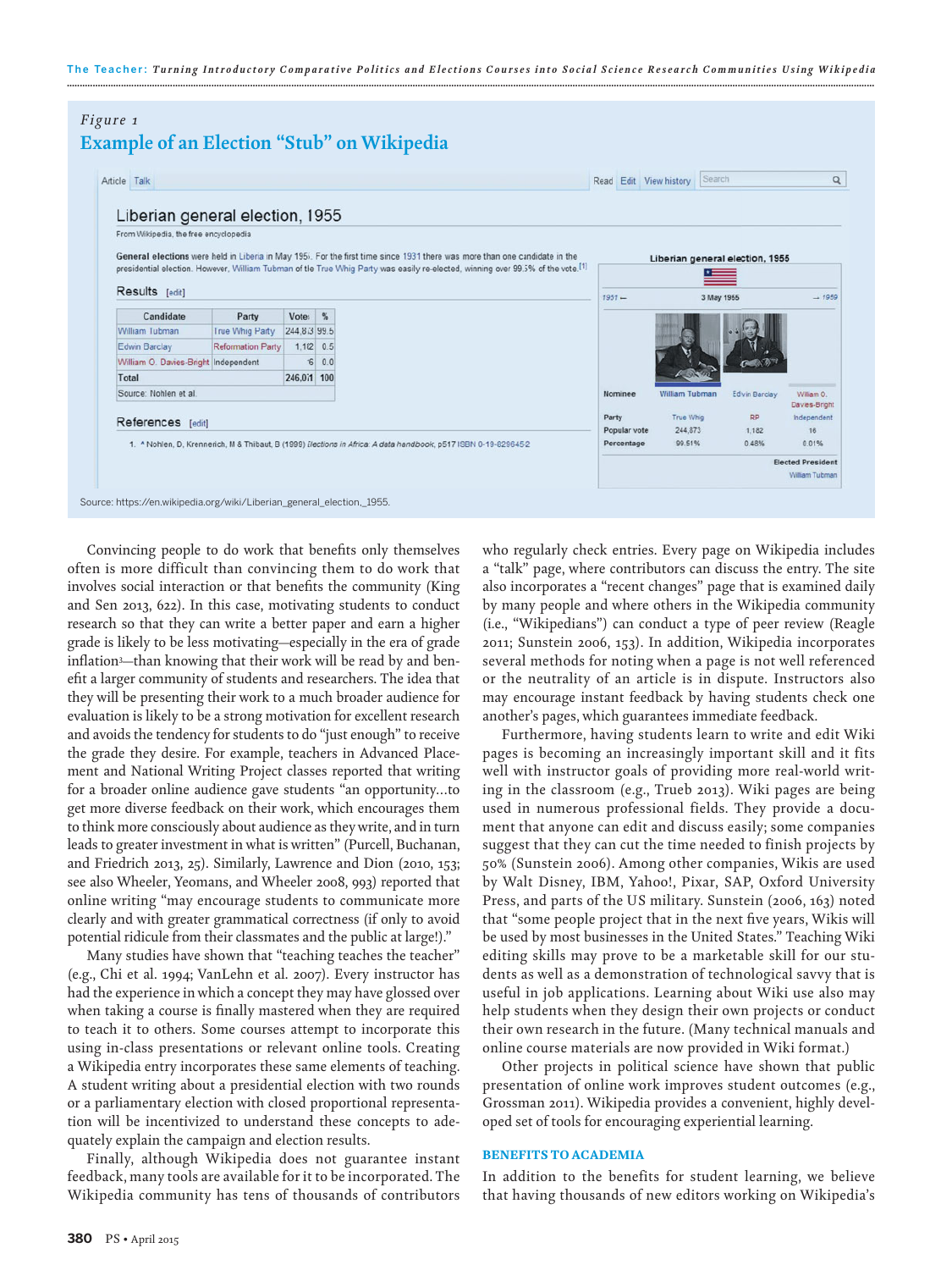election pages provides a significant benefit for a broader community of students, academics, and researchers in government and business.

Wikipedia entry typically provides links and citations (often absent in traditional encyclopedias), referring students to more reliable sources than can be found using a simple web search.

### In addition to the benefits for student learning, we believe that having thousands of new *editors working on Wikipedia's election pages provides a significant benefit for a broader community of students, academics, and researchers in government and business.*

**.........................................................................................................................................................................................................................................................................................................................**

Whether or not we like it, the first source for most students in doing their research is Wikipedia; this is not always a bad thing. In addition to the information in the article, a well-formed Although there are many well-known anecdotes about Wikipedia giving students misleading information and studies that document reliability problems in particular areas (e.g., Rector 2008),



Competition was fierce, with the National Action Party (PAN) eager to hold on to the presidency for a second period, the Institutional Revolutionary Party (PRI) equally keen to regain the office it lost in the 2000 election for the first time in 71 years (then in coalition with the Ecologist Green Party of Mexico), and the Party of the Democratic Revolution (PRD) (then in coalition with Conver ence and the Labor Party) believing itself to have a good chance to win after disappointments in the two previous elections

Source: https://en.wikipedia.org/wiki/Mexican\_general\_election,\_2006.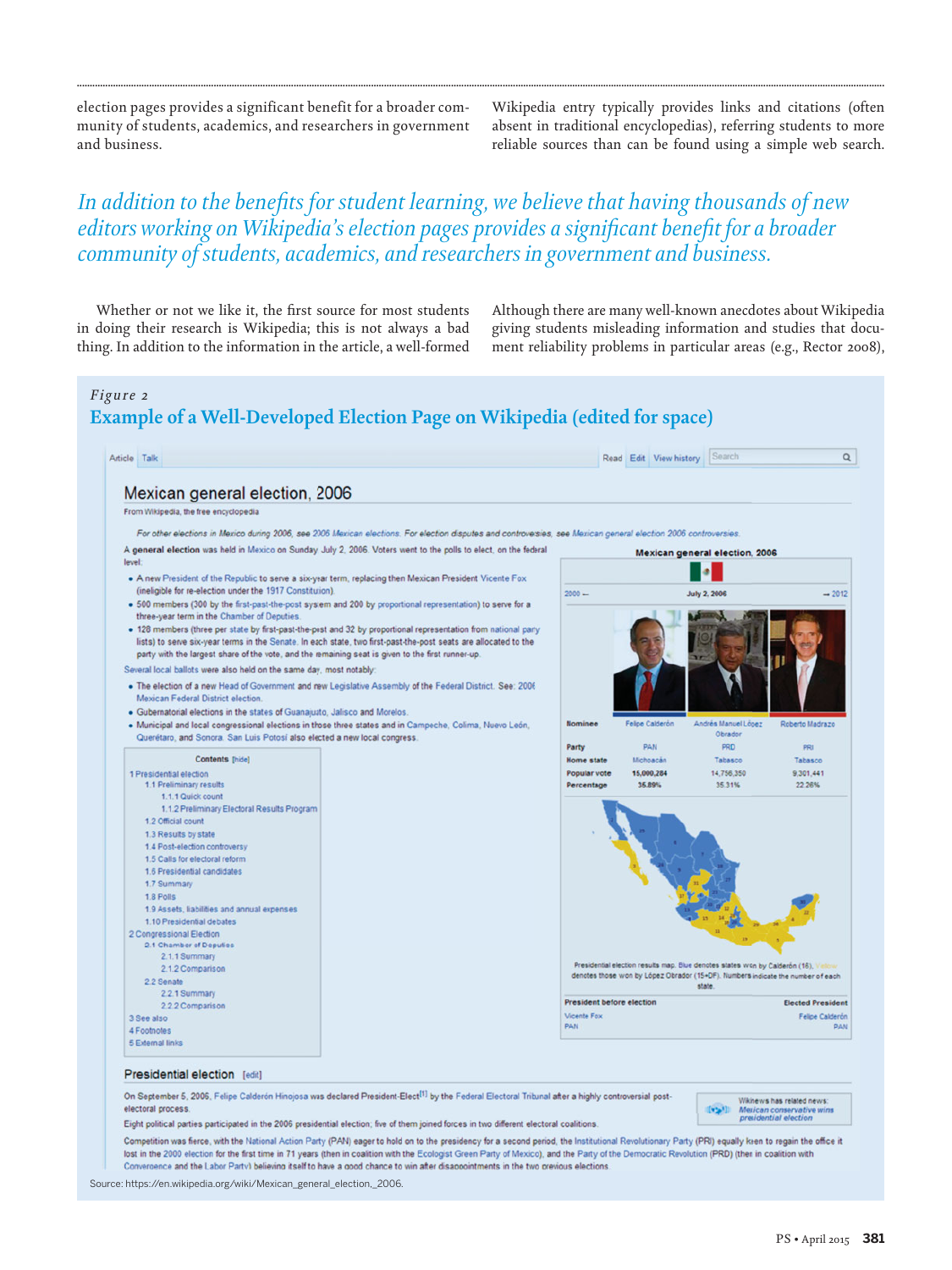there also are several studies suggesting that Wikipedia is surprisingly accurate, especially in technology, mathematics, and the natural sciences. Indeed, one study found that some experts ranked Wikipedia-article credibility *higher* than nonexperts and estimated that 13% of articles contain mistakes (Chesney 2006). Another study in *Nature* found that Wikipedia was comparable to science entries in *Encyclopedia Britannica* . Of the 42 entries evaluated, the average Wikipedia article contained four inaccuracies, compared with *Britannica's* three (Giles 2005). Specifically addressing political coverage, Brown (2011, 339–40) found that "Wikipedia is almost always accurate when a relevant article exists" and that it "suffers less from inaccuracies than omissions," especially on "older and more obscure topics."

 The general rule for Wikipedia is that quality is proportional to the number of people actively editing an article, the number of edits, and the number of credible citations incorporated in the article. For example, the Liberian-election page shown in figure 1 was edited a total of 11 times by seven people, whereas the Mexican-election page shown in figure 2 was edited 1,246 times by 363 people. From this perspective, warning students away from Wikipedia may be more destructive (and futile) than encouraging them to improve entries. By sharing the results of their research on Wikipedia, students contribute not only to their own learning but also to the future learning of other students.

 From an academic perspective, having students expand the information about historic elections on Wikipedia can be a great help to scholars interested in studying elections. Although the NELDA project (Hyde and Marinov 2012) is a major step forward in our ability to study historic elections, it has certain easily anticipated issues. Codebooks can provide only a finite amount of information. Whereas the general sources used are listed (and provide the core of our recommended sources for this project), the source(s) of any particular coding decision is opaque. For example, when the dataset lists a credible poll or reports of fraud as existing, we do not know from which report(s) these claims originate. Neither do we know the specific details of these claims—what were the numbers reported by the polls or what was the extent of the alleged fraud? Wikipedia provides an easy, accessible forum for posting this information. Indeed, encouraging the collectors of election data within academia, non-governmental organizations, and the government to post this information on Wikipedia provides an almost limitless method for documenting data collection and publicizing resources such as Organization for Security and Cooperation in Europe (OSCE) reports.

Researchers in business and government also can benefit from an expansion of Wikipedia's historic election coverage. Information that is readily available in the context of US elections—for example, historical accuracy of polling companies, political-party records, and even results of past elections—is often more difficult to find for other countries. To learn simple facts about historic elections in a country of interest, junior researchers rely on large book volumes or databases that are available only in university libraries. Putting this information on Wikipedia would provide an invaluable first source for their investigating. Even after more university resources are digitized and/or opened to the public, Wikipedia's citations can provide a quick, convenient place for researchers to discover where desired information is located.

#### **CHALLENGES**

We are not the first scholars to suggest the use of Wikipedia for teaching. The Wikipedia Foundation provides a guide for using Wikipedia editing as part of a course,<sup>4</sup> and the Wikipedia Ambassadors attempt to train students about how to edit Wikipedia. 5 The associated websites provide numerous materials for instructors. One example of a successful project is from the field of law, in which a law professor leveraged the research of students in his Cyberlaw class to create or improve 198 Wikipedia pages on general topics and case summaries. 6

 These resources also outline some of the challenges. Students should be informed that Wikipedia articles are intended to be neutral in content and tone. They also should be aware of the importance of citations and using quality sources. With high school experience primarily in writing opinion-based essays and generally unfamiliar with citation standards, students may encounter problems if they are not aware of these norms. Wikipedia provides specific examples of best practices for classroom projects.7

 Instructors should review these materials and become familiar with the mechanics and editing policies of Wikipedia. However, these challenges are no more daunting that those typically associated with other classroom technologies; in fact, they are much easier to master than many online technologies currently used in university classrooms.

#### **CONCLUSIONS**

 We advocate the incorporation of Wikipedia editing into a simple lesson plan for introductory courses on comparative politics or elections. Taking this step is expected to improve student learning outcomes and benefit a much broader community. Although we recognize the widespread antipathy toward Wikipedia in academia, instructors and students are likely to be better served by embracing it as a resource and encouraging students to be active stewards than by discouraging them from visiting the site. As noted previously, we provide a website with all of the resources that an instructor needs to implement the lesson plan (available at http://electionwikiproject.wikispaces.com).<sup>8</sup> In the spirit of this article, most of the assignment documents are structured as a Wiki. We encourage readers to submit their own changes, additions, and advice in the document and on the website, and we look forward to the feedback.

#### **N O T E S**

- 1. See http://electionwikiproject.wikispaces.com .
- 2. See hyde.research.yale.edu/nelda.
- 3. See www.gradeinflation.com.
- 4. See en.wikipedia.org/wiki/Wikipedia:Student\_assignments. See outreach. wikimedia.org/wiki/Using\_Wikipedia\_as\_a\_teaching\_tool\_in\_higher\_ education\_%28Bookshelf%29.
- 5. See en.wikipedia.org/wiki/Wikipedia:Ambassadors/Resources.
- 6. See en.wikipedia.org/wiki/User:Brianwc.
- 7. See en.wikipedia.org/wiki/Wikipedia:Student\_assignments#Examples\_of\_best\_ practices.
- 8. Users can click on the "pages" link on the right-hand side of the page to access .pdf versions of documents that explain how to edit Wikipedia and a student's sample report about the 2012 Mexican election.

#### **R E F E R E N C E S**

Brown, Adam R. 2011. "Wikipedia as a Data Source for Political Scientists: Accuracy and Completeness of Coverage ." *PS: Political Science and Politics*  $44$  (2): 339-43.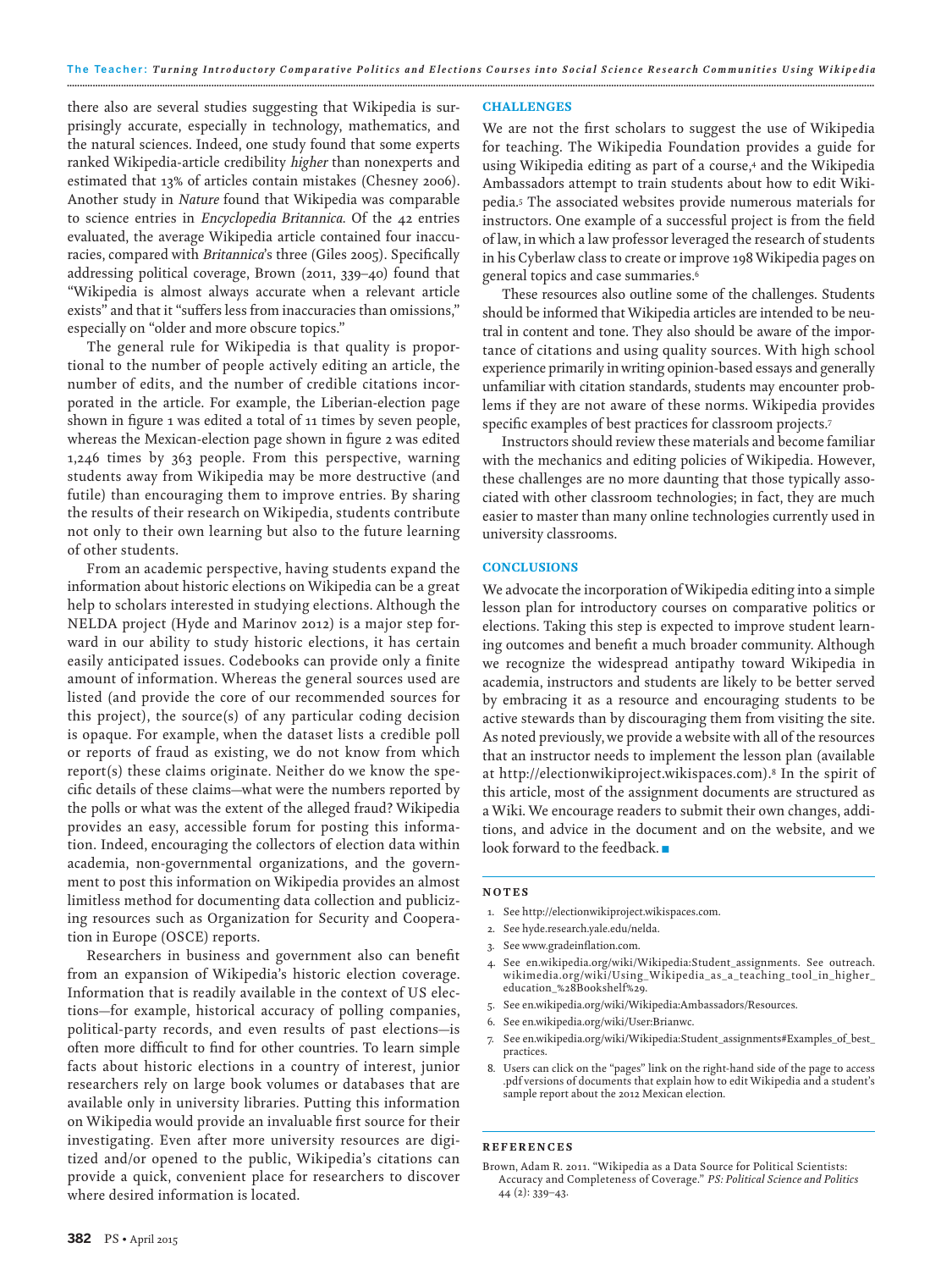- Chesney, Thomas. 2006. "An Empirical Examination of Wikipedia's Credibility." *First Monday* 11 (11). DOI: http://dx.doi.org/10.5210%2Ffm.v11i11.1413.
- Chi, Michelene T., Nicolas DeLeeuw, Mei-Hung Chiu, and Christian Lavancher. 1994 . " Eliciting Self-Explanations Improves Understanding ." *Cognitive Science*  $18$  (3): 439-77.
- Giles, Jim. 2005. "Internet Encyclopedias Go Head to Head." Nature 438: 900-901.
- Grossman, Matt. 2011. "Online Student Publishing in the Classroom: The Experience of the Michigan Policy Network." PS: Political Science and Politics 44 (3): 634-40.
- Hyde, Susan D., and Nikolay Marinov. 2012. "Which Elections Can Be Lost?" *Political Analysis* 20 (2): 191-210.
- King, Gary and Maya Sen. 2013. "How Social Science Research Can Improve Teaching." PS: Political Science and Politics 46 (3): 621-29.
- Lawrence, Christopher N., and Michelle L. Dion. 2010. "Blogging in the Political Science Classroom." *PS: Political Science and Politics* 43 (1): 151-6.
- Lella, Adam. 2013. "comScore Releases Top 50 U.S. Multi-Platform Properties for September 2013." Available at http://www.comscore.com/Insights/Blog/ comScore\_Releases\_Top\_50\_ US\_Multi-Platform\_Properties\_for\_September\_ 2013 (accessed on January 30, 2014).
- Purcell, Kristen, Judy Buchanan, and Linda Friedrich. 2013. "The Impact of Digital Tools on Student Writing and How Writing Is Taught in Schools." *Pew Research Center National Writing Project* . Available at http://www.pewinternet.org/ ∼ /media/Files/Reports/2013/PIP\_NWP %20Writing%20and%20Tech.pdf (accessed on January 31, 2014).
- Reagle, Joseph M. 2011. *Good Faith Collaboration: The Culture of Wikipedia*. Cambridge, MA: MIT Press.

**.........................................................................................................................................................................................................................................................................................................................**

- Rector, Lucy Holman. 2008. "Comparison of Wikipedia and Other Encyclopedias for Accuracy, Breadth, and Depth in Historical Articles ." *Reference Services Review* 36 (1): 7-22.
- Sunstein, Cass. 2006. *Infotopia: How Many Minds Produce Knowledge*. Oxford: Oxford University.
- Trueb, Bettina. 2013. "Teaching Students to Write for 'Real Life': Policy Paper Writing in the Classroom." *PS: Political Science and Politics* 46 (1): 137–41.
- VanLehn, Kurt, Arthur C. Graesser, G. Tanner Jackson, Pamela Jordan, Andrew Olney, and Carolyn P. Rosé. 2007. "When Are Tutorial Dialogues More Effective than Reading?" *Cognitive Science* 31 (1): 3-62.
- Wheeler, Steve, Peter Yeomans, and Dawn Wheeler. 2008. "The Good, the Bad, and the Wiki: Evaluating Student-Generated Content for Collaborative Learning." British Journal of Educational Technology 39 (6): 987-95.